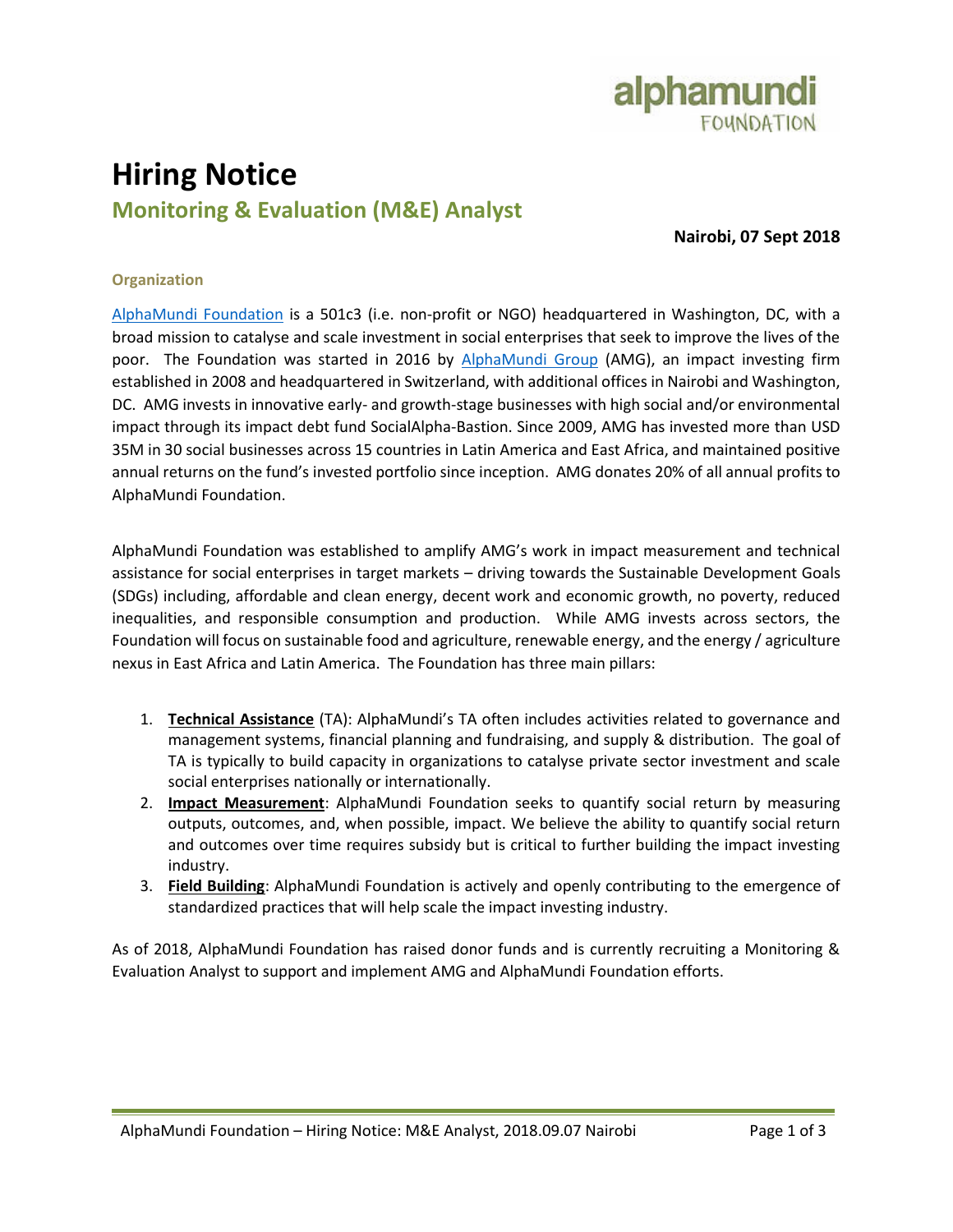

#### **Job Description**

AlphaMundi is looking to hire a Monitoring & Evaluation (M&E) Analyst, starting on a trial basis as of November 2018. The M&E Analyst will be based in Nairobi, but will report to the AlphaMundi Foundation Director based in Washington, DC with a dotted line to AlphaMundi's regional Director in Nairobi. This is an opportunity for someone who is willing to contribute to a number of different aspects, take initiative, and lead efforts to analyze and measure AlphaMundi's social and financial impact, innovation and influence within the systems in which we operate.

### **Responsibilities:**

- **Data Collection**: Ensure overall data quality control and compliance with USAID M&E requirements. This position will be responsible for (1) selecting and refining data collection methods and instruments for adequate monitoring and evaluation of investments and/or technical assistance projects; (2) designing and implementing gender-appropriate data and collection methodologies; and (3) ensuring timeline and accurate data collection on output, outcome and impact indicators.
- **Monitoring & Evaluation:** Implement all AMG portfolio and AlphaMundi Foundation performance monitoring activities, verifying the consistency and robustness of information, indicators, and/or data sets provided by portfolio technical assistance recipient companies. Advise senior management in designing and planning evaluations, special studies and assessments and provide input for the implementation and dissemination of these initiatives. Help monitor the current investment portfolio and its operating environment, and provide management support to portfolio companies through the holding period, working closely with Open Capital and other advisors as needed. Coordinate with external impact measurement service providers as needed.
- **Reporting:** Produce regular portfolio monitoring materials for leadership. Develop easy-to-read reports on data including appropriate visualizations to demonstrate progress and facilitate continuous learning. Prepare inputs for and contribute to the AlphaMundi annual reporting process and marketing materials.
- **Investment**: Support the team in all parts of the investment process, including but not limited to conducting detailed market and country analysis, due diligence on pipeline companies, investment recommendations and updates, and the maintenance of portfolio company documentation.
- **Research & Case Studies:** Prepare evidence-based case studies to tell the Fund and Foundation's impact story, including activities, results and long-term outcomes. Conduct impact research with portfolio companies.
- **Industry Trends:** Maintain awareness of current and emerging opportunities and trends in the sector and apply them to AlphaMundi's M&E practices.
- **Other duties as assigned:** As a member of a small team in a start-up environment, it is expected that the M&E Analyst will willingly take on tasks to support the broader AlphaMundi Foundation and Group.